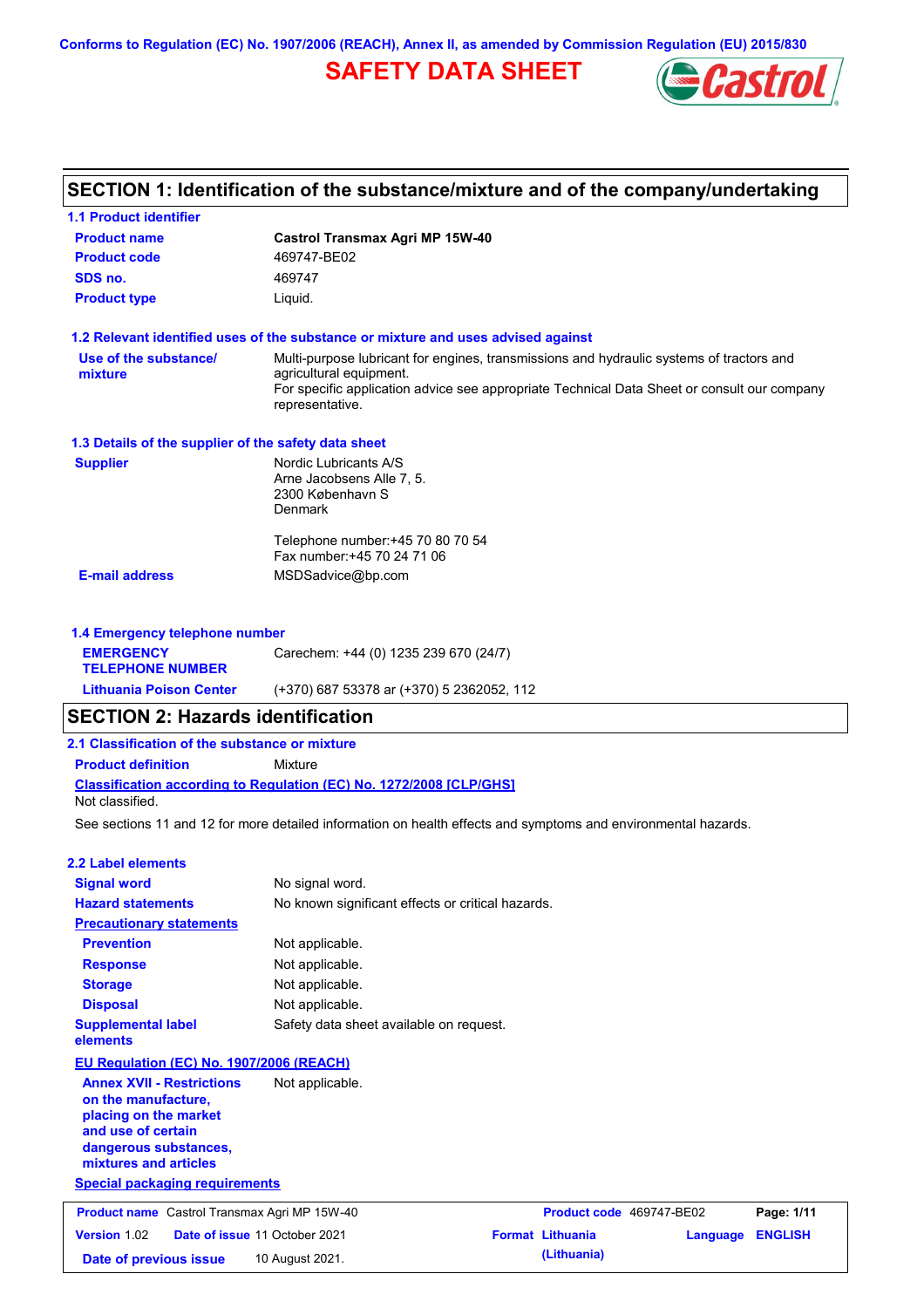### **Conforms to Regulation (EC) No. 1907/2006 (REACH), Annex II, as amended by Commission Regulation (EU) 2015/830**

## **SECTION 2: Hazards identification**

| <b>Containers to be fitted</b><br>with child-resistant<br>fastenings                                                     | Not applicable.                                                                                                                                                                                                                                                                                                                                                                                                                                                                                                                                                                                                                        |
|--------------------------------------------------------------------------------------------------------------------------|----------------------------------------------------------------------------------------------------------------------------------------------------------------------------------------------------------------------------------------------------------------------------------------------------------------------------------------------------------------------------------------------------------------------------------------------------------------------------------------------------------------------------------------------------------------------------------------------------------------------------------------|
| <b>Tactile warning of danger</b>                                                                                         | Not applicable.                                                                                                                                                                                                                                                                                                                                                                                                                                                                                                                                                                                                                        |
| 2.3 Other hazards                                                                                                        |                                                                                                                                                                                                                                                                                                                                                                                                                                                                                                                                                                                                                                        |
| <b>Results of PBT and vPvB</b><br>assessment                                                                             | Product does not meet the criteria for PBT or vPvB according to Regulation (EC) No. 1907/2006,<br>Annex XIII.                                                                                                                                                                                                                                                                                                                                                                                                                                                                                                                          |
| <b>Product meets the criteria</b><br>for PBT or vPvB according<br>to Regulation (EC) No.<br><b>1907/2006, Annex XIII</b> | This mixture does not contain any substances that are assessed to be a PBT or a vPvB.                                                                                                                                                                                                                                                                                                                                                                                                                                                                                                                                                  |
| Other hazards which do<br>not result in classification                                                                   | Defatting to the skin.<br>USED ENGINE OILS<br>Used engine oil may contain hazardous components which have the potential to cause skin<br>cancer.<br>See Toxicological Information, section 11 of this Safety Data Sheet.<br>Note: High Pressure Applications<br>Injections through the skin resulting from contact with the product at high pressure constitute a<br>major medical emergency.<br>See 'Notes to physician' under First-Aid Measures, Section 4 of this Safety Data Sheet.<br>Experimental data on one or more of the components has been used to determine all or part of<br>the hazard classification of this product. |

### **SECTION 3: Composition/information on ingredients**

### **3.2 Mixtures**

Highly refined base oil (IP 346 DMSO extract < 3%). Proprietary performance additives. Distillates (petroleum), hydrotreated REACH #: 01-2119484627-25 **Product/ingredient name % Regulation (EC) No. Identifiers Type** Mixture **Product definition**

| Distillates (petroleum), hydrotreated<br>heavy paraffinic                                           | REACH #: 01-2119484627-25<br>EC: 265-157-1<br>CAS: 64742-54-7<br>Index: 649-467-00-8    | 225 - ≤50 | Not classified.                                                    | $[2]$   |
|-----------------------------------------------------------------------------------------------------|-----------------------------------------------------------------------------------------|-----------|--------------------------------------------------------------------|---------|
| Distillates (petroleum), solvent-<br>dewaxed heavy paraffinic                                       | REACH #: 01-2119471299-27<br>$EC: 265-169-7$<br>CAS: 64742-65-0<br>Index: 649-474-00-6  | ≥25 - ≤50 | Not classified.                                                    | $[2]$   |
| Distillates (petroleum), hydrotreated<br>heavy paraffinic                                           | REACH #: 01-2119484627-25<br>EC: 265-157-1<br>CAS: 64742-54-7<br>Index: 649-467-00-8    | -≤3       | Asp. Tox. 1, H304                                                  | [1] [2] |
| Distillates (petroleum), solvent-<br>dewaxed heavy paraffinic                                       | REACH #: 01-2119471299-27 ≤3<br>EC: 265-169-7<br>CAS: 64742-65-0<br>Index: 649-474-00-6 |           | Asp. Tox. 1, H304                                                  | [1] [2] |
| Phosphorodithioic acid, mixed O,O-bis<br>(2-ethylhexyl and iso-Bu and iso-Pr)<br>esters, zinc salts | REACH #: 01-2119521201-61<br>EC: 288-917-4<br>CAS: 85940-28-9                           | ≤3        | Skin Irrit. 2, H315<br>Eye Dam. 1, H318<br>Aquatic Chronic 2, H411 | $[1]$   |

**1272/2008 [CLP]**

**See Section 16 for the full text of the H statements declared above.**

### Type

[1] Substance classified with a health or environmental hazard

[2] Substance with a workplace exposure limit

[3] Substance meets the criteria for PBT according to Regulation (EC) No. 1907/2006, Annex XIII

[4] Substance meets the criteria for vPvB according to Regulation (EC) No. 1907/2006, Annex XIII

[5] Substance of equivalent concern

[6] Additional disclosure due to company policy

Occupational exposure limits, if available, are listed in Section 8.

| <b>Product name</b> Castrol Transmax Agri MP 15W-40 |  | <b>Product code</b> 469747-BE02      |  | Page: 2/11              |                  |  |
|-----------------------------------------------------|--|--------------------------------------|--|-------------------------|------------------|--|
| <b>Version 1.02</b>                                 |  | <b>Date of issue 11 October 2021</b> |  | <b>Format Lithuania</b> | Language ENGLISH |  |
| Date of previous issue                              |  | 10 August 2021.                      |  | (Lithuania)             |                  |  |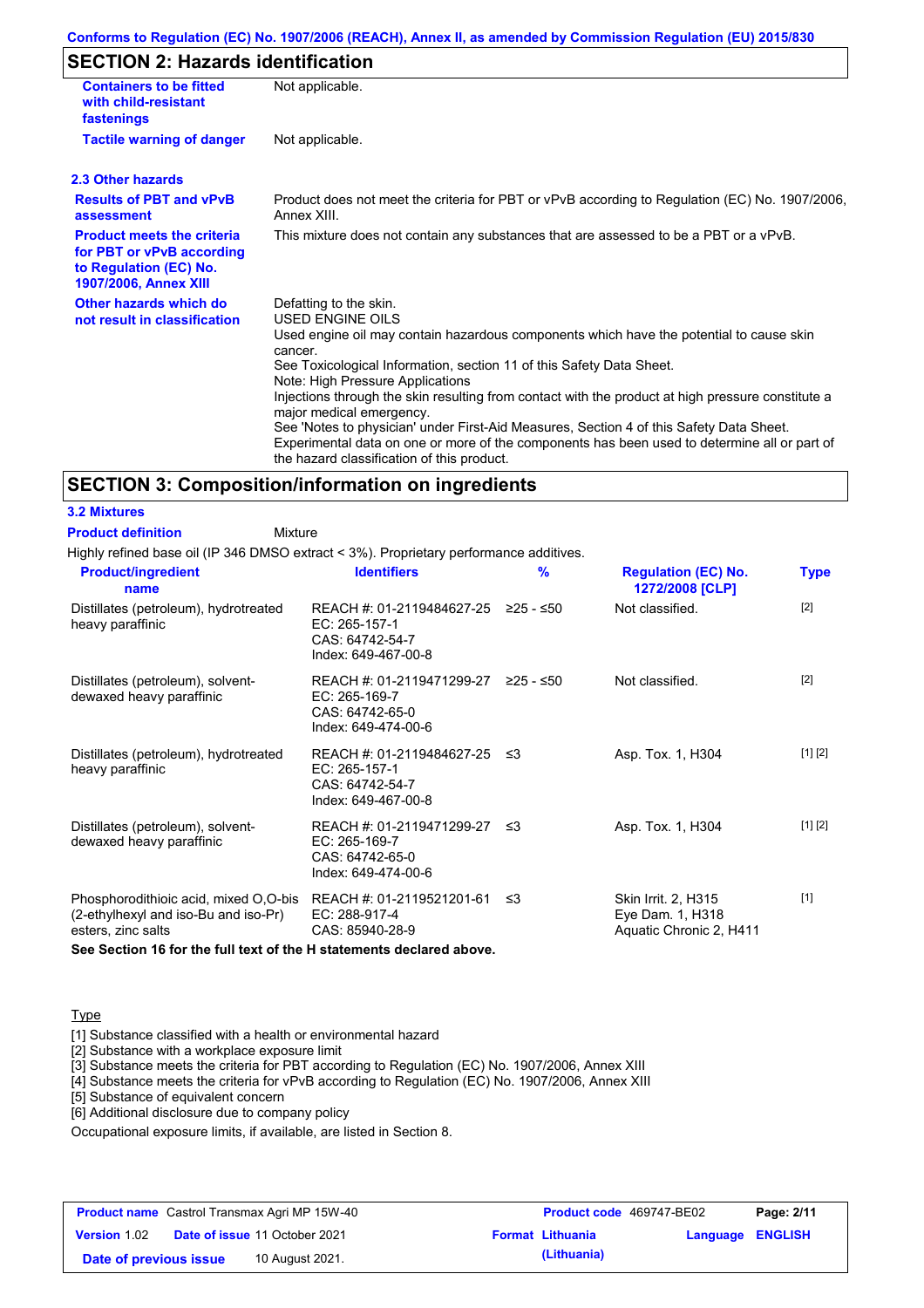### **SECTION 4: First aid measures**

#### Do not induce vomiting unless directed to do so by medical personnel. Get medical attention if symptoms occur. In case of contact, immediately flush eyes with plenty of water for at least 15 minutes. Eyelids should be held away from the eyeball to ensure thorough rinsing. Check for and remove any contact lenses. Get medical attention. **4.1 Description of first aid measures** If inhaled, remove to fresh air. Get medical attention if symptoms occur. **Ingestion Inhalation Eye contact Protection of first-aiders** No action shall be taken involving any personal risk or without suitable training. It may be dangerous to the person providing aid to give mouth-to-mouth resuscitation. **Skin contact** Wash skin thoroughly with soap and water or use recognised skin cleanser. Remove contaminated clothing and shoes. Wash clothing before reuse. Clean shoes thoroughly before reuse. Get medical attention if irritation develops.

### **4.2 Most important symptoms and effects, both acute and delayed**

See Section 11 for more detailed information on health effects and symptoms.

| <b>Potential acute health effects</b> |                                                                                                                   |
|---------------------------------------|-------------------------------------------------------------------------------------------------------------------|
| <b>Inhalation</b>                     | Vapour inhalation under ambient conditions is not normally a problem due to low vapour<br>pressure.               |
| <b>Ingestion</b>                      | No known significant effects or critical hazards.                                                                 |
| <b>Skin contact</b>                   | Defatting to the skin. May cause skin dryness and irritation.                                                     |
| <b>Eye contact</b>                    | Not classified as an eye irritant. Based on data available for this or related materials.                         |
|                                       | Delayed and immediate effects as well as chronic effects from short and long-term exposure                        |
| <b>Inhalation</b>                     | Overexposure to the inhalation of airborne droplets or aerosols may cause irritation of the<br>respiratory tract. |
| <b>Ingestion</b>                      | Ingestion of large quantities may cause nausea and diarrhoea.                                                     |
| <b>Skin contact</b>                   | Prolonged or repeated contact can defat the skin and lead to irritation and/or dermatitis.                        |
| Eye contact                           | Potential risk of transient stinging or redness if accidental eye contact occurs.                                 |
|                                       | 4.3 Indication of any immediate medical attention and special treatment needed                                    |
| Notes to physician                    | Treatment should in general he symptomatic and directed to relieving any effects                                  |

**es to physician** Treatment should in general be symptomatic and directed to relieving any effects. Note: High Pressure Applications Injections through the skin resulting from contact with the product at high pressure constitute a major medical emergency. Injuries may not appear serious at first but within a few hours tissue becomes swollen, discoloured and extremely painful with extensive subcutaneous necrosis. Surgical exploration should be undertaken without delay. Thorough and extensive debridement of the wound and underlying tissue is necessary to minimise tissue loss and prevent or limit permanent damage. Note that high pressure may force the product considerable distances along tissue planes.

### **SECTION 5: Firefighting measures**

| 5.1 Extinguishing media                                   |                                                                                                                                                                                                                                                                                                                                                                   |  |  |
|-----------------------------------------------------------|-------------------------------------------------------------------------------------------------------------------------------------------------------------------------------------------------------------------------------------------------------------------------------------------------------------------------------------------------------------------|--|--|
| <b>Suitable extinguishing</b><br>media                    | In case of fire, use foam, dry chemical or carbon dioxide extinguisher or spray.                                                                                                                                                                                                                                                                                  |  |  |
| <b>Unsuitable extinguishing</b><br>media                  | Do not use water jet. The use of a water jet may cause the fire to spread by splashing the<br>burning product.                                                                                                                                                                                                                                                    |  |  |
| 5.2 Special hazards arising from the substance or mixture |                                                                                                                                                                                                                                                                                                                                                                   |  |  |
| <b>Hazards from the</b><br>substance or mixture           | In a fire or if heated, a pressure increase will occur and the container may burst.                                                                                                                                                                                                                                                                               |  |  |
| <b>Hazardous combustion</b><br>products                   | Combustion products may include the following:<br>carbon oxides (CO, CO <sub>2</sub> ) (carbon monoxide, carbon dioxide)                                                                                                                                                                                                                                          |  |  |
| 5.3 Advice for firefighters                               |                                                                                                                                                                                                                                                                                                                                                                   |  |  |
| <b>Special precautions for</b><br>fire-fighters           | No action shall be taken involving any personal risk or without suitable training. Promptly<br>isolate the scene by removing all persons from the vicinity of the incident if there is a fire.                                                                                                                                                                    |  |  |
| <b>Special protective</b><br>equipment for fire-fighters  | Fire-fighters should wear appropriate protective equipment and self-contained breathing<br>apparatus (SCBA) with a full face-piece operated in positive pressure mode. Clothing for fire-<br>fighters (including helmets, protective boots and gloves) conforming to European standard EN<br>469 will provide a basic level of protection for chemical incidents. |  |  |

| <b>Product name</b> Castrol Transmax Agri MP 15W-40 |  | <b>Product code</b> 469747-BE02      |                         | Page: 3/11              |  |
|-----------------------------------------------------|--|--------------------------------------|-------------------------|-------------------------|--|
| <b>Version 1.02</b>                                 |  | <b>Date of issue 11 October 2021</b> | <b>Format Lithuania</b> | <b>Language ENGLISH</b> |  |
| Date of previous issue                              |  | 10 August 2021.                      | (Lithuania)             |                         |  |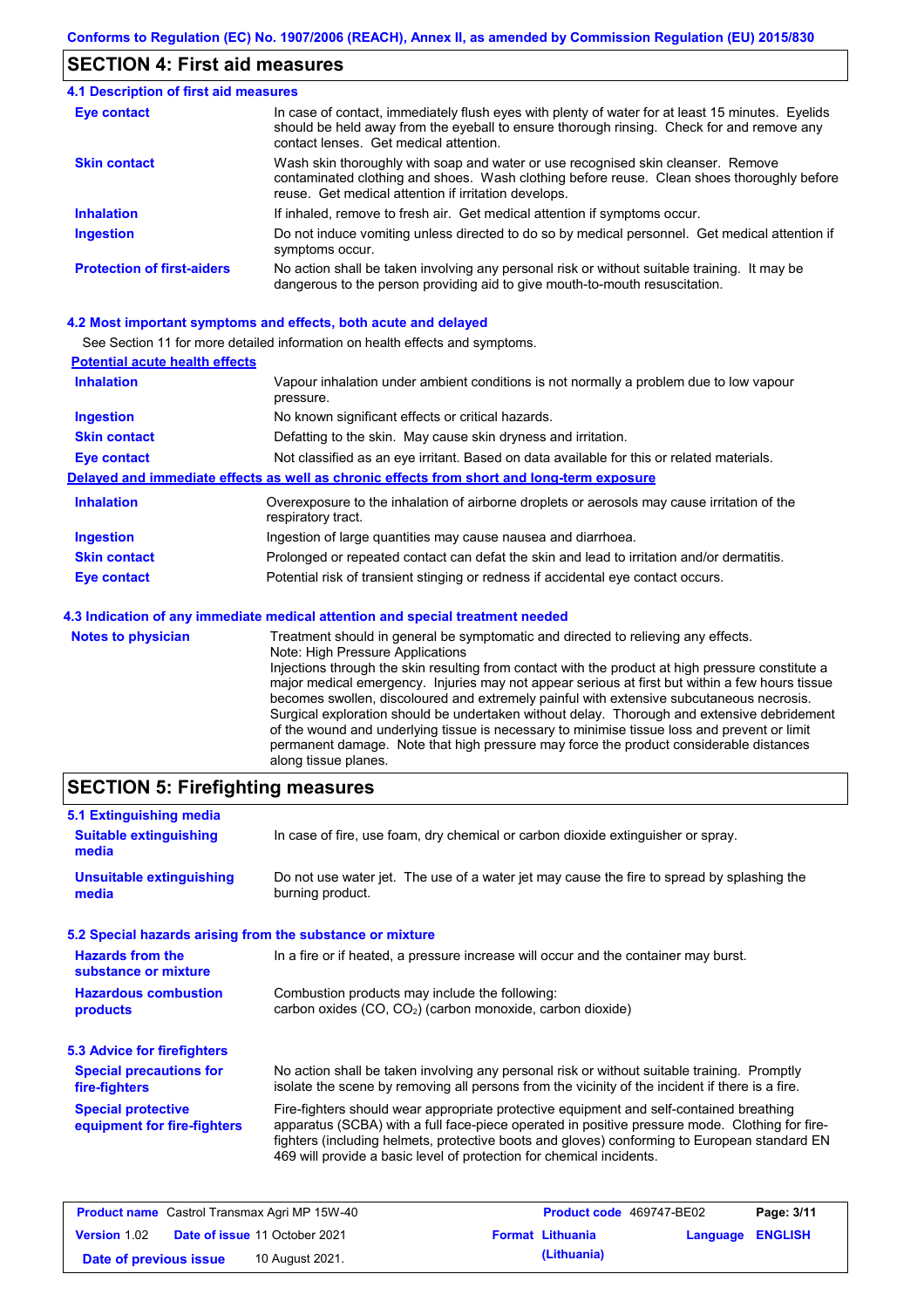## **SECTION 6: Accidental release measures**

|                                                          | 6.1 Personal precautions, protective equipment and emergency procedures                                                                                                                                                                                                                                                                                                                        |  |  |
|----------------------------------------------------------|------------------------------------------------------------------------------------------------------------------------------------------------------------------------------------------------------------------------------------------------------------------------------------------------------------------------------------------------------------------------------------------------|--|--|
| For non-emergency<br>personnel                           | No action shall be taken involving any personal risk or without suitable training. Evacuate<br>surrounding areas. Keep unnecessary and unprotected personnel from entering. Do not touch<br>or walk through spilt material. Floors may be slippery; use care to avoid falling. Put on<br>appropriate personal protective equipment.                                                            |  |  |
| For emergency responders                                 | Entry into a confined space or poorly ventilated area contaminated with vapour, mist or fume is<br>extremely hazardous without the correct respiratory protective equipment and a safe system of<br>work. Wear self-contained breathing apparatus. Wear a suitable chemical protective suit.<br>Chemical resistant boots. See also the information in "For non-emergency personnel".           |  |  |
| <b>6.2 Environmental</b><br>precautions                  | Avoid dispersal of spilt material and runoff and contact with soil, waterways, drains and sewers.<br>Inform the relevant authorities if the product has caused environmental pollution (sewers,<br>waterways, soil or air).                                                                                                                                                                    |  |  |
| 6.3 Methods and material for containment and cleaning up |                                                                                                                                                                                                                                                                                                                                                                                                |  |  |
| <b>Small spill</b>                                       | Stop leak if without risk. Move containers from spill area. Absorb with an inert material and<br>place in an appropriate waste disposal container. Dispose of via a licensed waste disposal<br>contractor.                                                                                                                                                                                     |  |  |
| <b>Large spill</b>                                       | Stop leak if without risk. Move containers from spill area. Prevent entry into sewers, water<br>courses, basements or confined areas. Contain and collect spillage with non-combustible,<br>absorbent material e.g. sand, earth, vermiculite or diatomaceous earth and place in container<br>for disposal according to local regulations. Dispose of via a licensed waste disposal contractor. |  |  |
| 6.4 Reference to other<br><b>sections</b>                | See Section 1 for emergency contact information.<br>See Section 5 for firefighting measures.<br>See Section 8 for information on appropriate personal protective equipment.<br>See Section 12 for environmental precautions.<br>See Section 13 for additional waste treatment information.                                                                                                     |  |  |

## **SECTION 7: Handling and storage**

## **7.1 Precautions for safe handling**

| <b>Protective measures</b>                                                           | Put on appropriate personal protective equipment.                                                                                                                                                                                                                                                                                                                                                                                                                                        |
|--------------------------------------------------------------------------------------|------------------------------------------------------------------------------------------------------------------------------------------------------------------------------------------------------------------------------------------------------------------------------------------------------------------------------------------------------------------------------------------------------------------------------------------------------------------------------------------|
| <b>Advice on general</b><br>occupational hygiene                                     | Eating, drinking and smoking should be prohibited in areas where this material is handled,<br>stored and processed. Wash thoroughly after handling. Remove contaminated clothing and<br>protective equipment before entering eating areas. See also Section 8 for additional<br>information on hygiene measures.                                                                                                                                                                         |
| <b>7.2 Conditions for safe</b><br>storage, including any<br><i>incompatibilities</i> | Store in accordance with local requiations. Store in a dry, cool and well-ventilated area, away<br>from incompatible materials (see Section 10). Keep away from heat and direct sunlight. Keep<br>container tightly closed and sealed until ready for use. Containers that have been opened must<br>be carefully resealed and kept upright to prevent leakage. Store and use only in equipment/<br>containers designed for use with this product. Do not store in unlabelled containers. |
| <b>Not suitable</b>                                                                  | Prolonged exposure to elevated temperature                                                                                                                                                                                                                                                                                                                                                                                                                                               |
| 7.3 Specific end use(s)                                                              |                                                                                                                                                                                                                                                                                                                                                                                                                                                                                          |
| <b>Recommendations</b>                                                               | See section 1.2 and Exposure scenarios in annex, if applicable.                                                                                                                                                                                                                                                                                                                                                                                                                          |

# **SECTION 8: Exposure controls/personal protection**

| <b>Occupational exposure limits</b>                          | No exposure limit value known.<br><b>Exposure limit values</b>                                                                                                                                     |  |  |
|--------------------------------------------------------------|----------------------------------------------------------------------------------------------------------------------------------------------------------------------------------------------------|--|--|
| <b>Product/ingredient name</b>                               |                                                                                                                                                                                                    |  |  |
| Distillates (petroleum), hydrotreated heavy paraffinic       | Lithuanian Hygiene Standard HN 23 (Lithuania).<br>TWA: 1 mg/m <sup>3</sup> 8 hours. Issued/Revised: 12/2001 Form: Mist<br>STEL: 3 mg/m <sup>3</sup> 15 minutes. Issued/Revised: 12/2001 Form: Mist |  |  |
| Distillates (petroleum), solvent-dewaxed heavy<br>paraffinic | Lithuanian Hygiene Standard HN 23 (Lithuania).                                                                                                                                                     |  |  |
|                                                              | TWA: 1 mg/m <sup>3</sup> 8 hours. Issued/Revised: 12/2001 Form: Mist<br>STEL: 3 mg/m <sup>3</sup> 15 minutes. Issued/Revised: 12/2001 Form: Mist                                                   |  |  |
| Distillates (petroleum), hydrotreated heavy paraffinic       | Lithuanian Hygiene Standard HN 23 (Lithuania).<br>TWA: 1 mg/m <sup>3</sup> 8 hours. Issued/Revised: 12/2001 Form: Mist<br>STEL: 3 mg/m <sup>3</sup> 15 minutes. Issued/Revised: 12/2001 Form: Mist |  |  |
| Distillates (petroleum), solvent-dewaxed heavy               | Lithuanian Hygiene Standard HN 23 (Lithuania).                                                                                                                                                     |  |  |
| <b>Product name</b> Castrol Transmax Agri MP 15W-40          | Product code 469747-BE02<br>Page: 4/11                                                                                                                                                             |  |  |
| <b>Version 1.02</b><br>Date of issue 11 October 2021         | <b>Format Lithuania</b><br><b>ENGLISH</b><br>Language                                                                                                                                              |  |  |
| 10 August 2021.<br>Date of previous issue                    | (Lithuania)                                                                                                                                                                                        |  |  |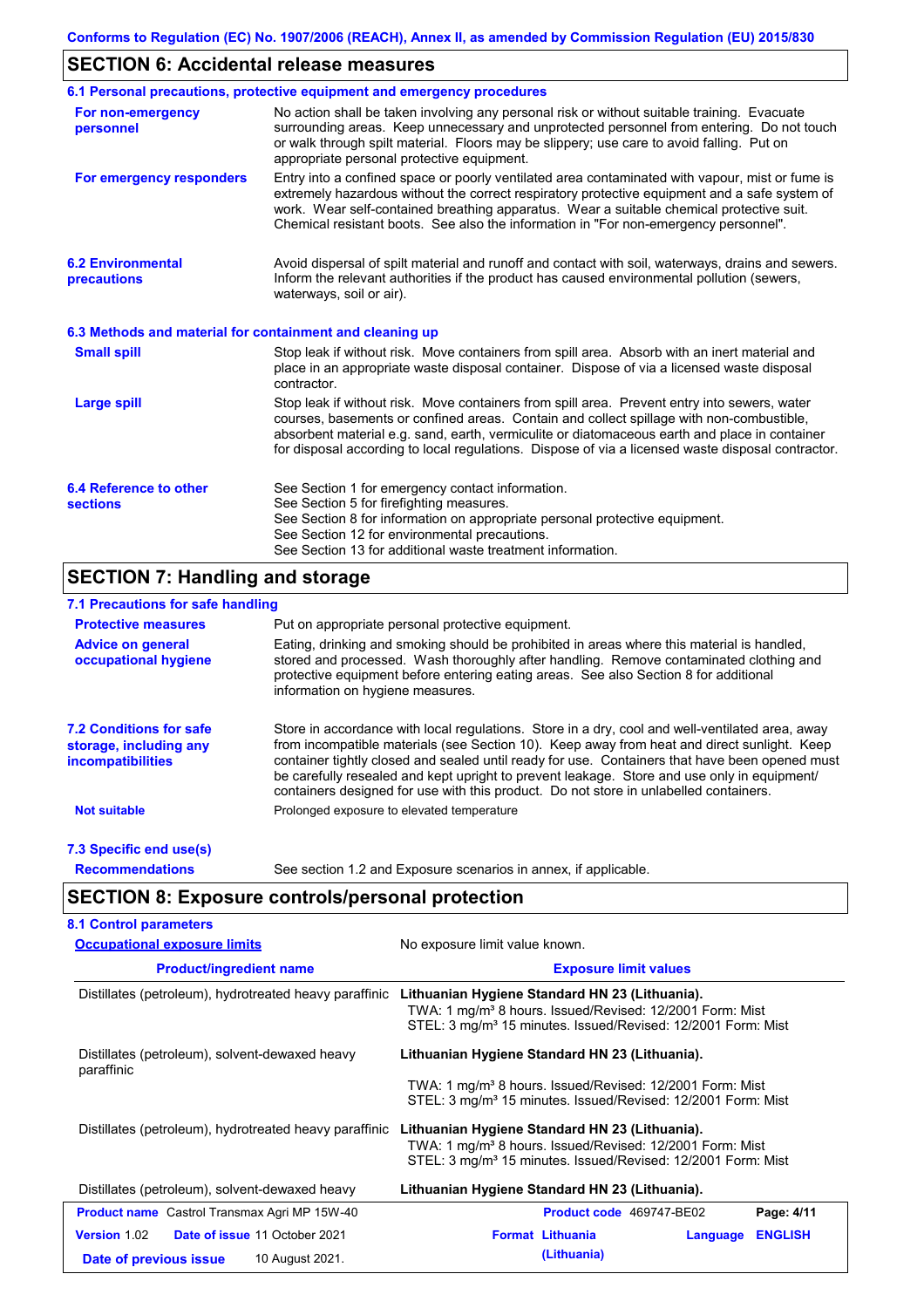## **SECTION 8: Exposure controls/personal protection**

| paraffinic |  |
|------------|--|

 TWA: 1 mg/m³ 8 hours. Issued/Revised: 12/2001 Form: Mist STEL: 3 mg/m<sup>3</sup> 15 minutes. Issued/Revised: 12/2001 Form: Mist

Whilst specific OELs for certain components may be shown in this section, other components may be present in any mist, vapour or dust produced. Therefore, the specific OELs may not be applicable to the product as a whole and are provided for guidance only.

### **Recommended monitoring procedures**

If this product contains ingredients with exposure limits, personal, workplace atmosphere or biological monitoring may be required to determine the effectiveness of the ventilation or other control measures and/or the necessity to use respiratory protective equipment. Reference should be made to monitoring standards, such as the following: European Standard EN 689 (Workplace atmospheres - Guidance for the assessment of exposure by inhalation to chemical agents for comparison with limit values and measurement strategy) European Standard EN 14042 (Workplace atmospheres - Guide for the application and use of procedures for the assessment of exposure to chemical and biological agents) European Standard EN 482 (Workplace atmospheres - General requirements for the performance of procedures for the measurement of chemical agents) Reference to national guidance documents for methods for the determination of hazardous substances will also be required.

#### **Derived No Effect Level**

No DNELs/DMELs available.

#### **Predicted No Effect Concentration**

No PNECs available

| <b>8.2 Exposure controls</b>                        |                                                                                                                                                                                                                                                                                                                                                                                                                                                                                                                                                                                                                                                                                                                                                                                                                                                                                                                                                                                                         |                          |                  |
|-----------------------------------------------------|---------------------------------------------------------------------------------------------------------------------------------------------------------------------------------------------------------------------------------------------------------------------------------------------------------------------------------------------------------------------------------------------------------------------------------------------------------------------------------------------------------------------------------------------------------------------------------------------------------------------------------------------------------------------------------------------------------------------------------------------------------------------------------------------------------------------------------------------------------------------------------------------------------------------------------------------------------------------------------------------------------|--------------------------|------------------|
| <b>Appropriate engineering</b><br><b>controls</b>   | Provide exhaust ventilation or other engineering controls to keep the relevant airborne<br>concentrations below their respective occupational exposure limits.<br>All activities involving chemicals should be assessed for their risks to health, to ensure<br>exposures are adequately controlled. Personal protective equipment should only be considered<br>after other forms of control measures (e.g. engineering controls) have been suitably evaluated.<br>Personal protective equipment should conform to appropriate standards, be suitable for use, be<br>kept in good condition and properly maintained.<br>Your supplier of personal protective equipment should be consulted for advice on selection and<br>appropriate standards. For further information contact your national organisation for standards.<br>The final choice of protective equipment will depend upon a risk assessment. It is important to<br>ensure that all items of personal protective equipment are compatible. |                          |                  |
| <b>Individual protection measures</b>               |                                                                                                                                                                                                                                                                                                                                                                                                                                                                                                                                                                                                                                                                                                                                                                                                                                                                                                                                                                                                         |                          |                  |
| <b>Hygiene measures</b>                             | Wash hands, forearms and face thoroughly after handling chemical products, before eating,<br>smoking and using the lavatory and at the end of the working period. Ensure that eyewash<br>stations and safety showers are close to the workstation location.                                                                                                                                                                                                                                                                                                                                                                                                                                                                                                                                                                                                                                                                                                                                             |                          |                  |
| <b>Respiratory protection</b>                       | In case of insufficient ventilation, wear suitable respiratory equipment.<br>The correct choice of respiratory protection depends upon the chemicals being handled, the<br>conditions of work and use, and the condition of the respiratory equipment. Safety procedures<br>should be developed for each intended application. Respiratory protection equipment should<br>therefore be chosen in consultation with the supplier/manufacturer and with a full assessment<br>of the working conditions.                                                                                                                                                                                                                                                                                                                                                                                                                                                                                                   |                          |                  |
| <b>Eye/face protection</b>                          | Safety glasses with side shields.                                                                                                                                                                                                                                                                                                                                                                                                                                                                                                                                                                                                                                                                                                                                                                                                                                                                                                                                                                       |                          |                  |
| <b>Skin protection</b>                              |                                                                                                                                                                                                                                                                                                                                                                                                                                                                                                                                                                                                                                                                                                                                                                                                                                                                                                                                                                                                         |                          |                  |
| <b>Hand protection</b>                              | <b>General Information:</b>                                                                                                                                                                                                                                                                                                                                                                                                                                                                                                                                                                                                                                                                                                                                                                                                                                                                                                                                                                             |                          |                  |
|                                                     | Because specific work environments and material handling practices vary, safety procedures<br>should be developed for each intended application. The correct choice of protective gloves<br>depends upon the chemicals being handled, and the conditions of work and use. Most gloves<br>provide protection for only a limited time before they must be discarded and replaced (even the<br>best chemically resistant gloves will break down after repeated chemical exposures).                                                                                                                                                                                                                                                                                                                                                                                                                                                                                                                        |                          |                  |
|                                                     | Gloves should be chosen in consultation with the supplier / manufacturer and taking account of<br>a full assessment of the working conditions.                                                                                                                                                                                                                                                                                                                                                                                                                                                                                                                                                                                                                                                                                                                                                                                                                                                          |                          |                  |
|                                                     | Recommended: Nitrile gloves.<br><b>Breakthrough time:</b>                                                                                                                                                                                                                                                                                                                                                                                                                                                                                                                                                                                                                                                                                                                                                                                                                                                                                                                                               |                          |                  |
|                                                     | Breakthrough time data are generated by glove manufacturers under laboratory test conditions<br>and represent how long a glove can be expected to provide effective permeation resistance. It<br>is important when following breakthrough time recommendations that actual workplace<br>conditions are taken into account. Always consult with your glove supplier for up-to-date<br>technical information on breakthrough times for the recommended glove type.<br>Our recommendations on the selection of gloves are as follows:                                                                                                                                                                                                                                                                                                                                                                                                                                                                      |                          |                  |
| <b>Product name</b> Castrol Transmax Agri MP 15W-40 |                                                                                                                                                                                                                                                                                                                                                                                                                                                                                                                                                                                                                                                                                                                                                                                                                                                                                                                                                                                                         | Product code 469747-BE02 | Page: 5/11       |
| <b>Version 1.02</b>                                 | Date of issue 11 October 2021                                                                                                                                                                                                                                                                                                                                                                                                                                                                                                                                                                                                                                                                                                                                                                                                                                                                                                                                                                           | <b>Format Lithuania</b>  | Language ENGLISH |

**Date of previous issue 10 August 2021. (Lithuania) (Lithuania)**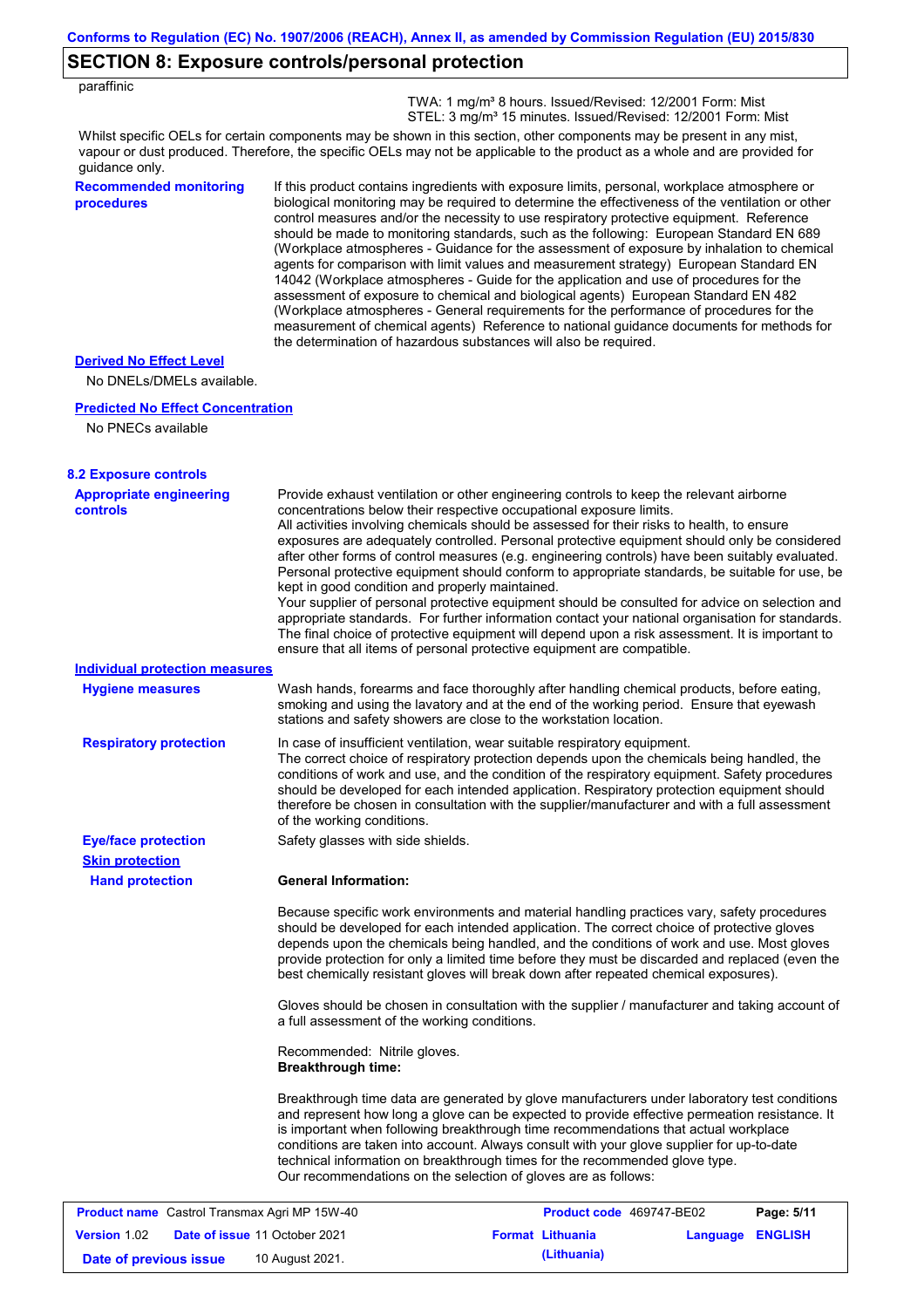## **SECTION 8: Exposure controls/personal protection**

Continuous contact:

|                                           | Gloves with a minimum breakthrough time of 240 minutes, or >480 minutes if suitable gloves<br>can be obtained.<br>If suitable gloves are not available to offer that level of protection, gloves with shorter<br>breakthrough times may be acceptable as long as appropriate glove maintenance and<br>replacement regimes are determined and adhered to.                                                                                                                                                                                                                                                                                                                              |
|-------------------------------------------|---------------------------------------------------------------------------------------------------------------------------------------------------------------------------------------------------------------------------------------------------------------------------------------------------------------------------------------------------------------------------------------------------------------------------------------------------------------------------------------------------------------------------------------------------------------------------------------------------------------------------------------------------------------------------------------|
|                                           | Short-term / splash protection:                                                                                                                                                                                                                                                                                                                                                                                                                                                                                                                                                                                                                                                       |
|                                           | Recommended breakthrough times as above.<br>It is recognised that for short-term, transient exposures, gloves with shorter breakthrough times<br>may commonly be used. Therefore, appropriate maintenance and replacement regimes must<br>be determined and rigorously followed.                                                                                                                                                                                                                                                                                                                                                                                                      |
|                                           | <b>Glove Thickness:</b>                                                                                                                                                                                                                                                                                                                                                                                                                                                                                                                                                                                                                                                               |
|                                           | For general applications, we recommend gloves with a thickness typically greater than 0.35 mm.                                                                                                                                                                                                                                                                                                                                                                                                                                                                                                                                                                                        |
|                                           | It should be emphasised that glove thickness is not necessarily a good predictor of glove<br>resistance to a specific chemical, as the permeation efficiency of the glove will be dependent<br>on the exact composition of the glove material. Therefore, glove selection should also be based<br>on consideration of the task requirements and knowledge of breakthrough times.<br>Glove thickness may also vary depending on the glove manufacturer, the glove type and the<br>glove model. Therefore, the manufacturers' technical data should always be taken into account<br>to ensure selection of the most appropriate glove for the task.                                     |
|                                           | Note: Depending on the activity being conducted, gloves of varying thickness may be required<br>for specific tasks. For example:                                                                                                                                                                                                                                                                                                                                                                                                                                                                                                                                                      |
|                                           | • Thinner gloves (down to 0.1 mm or less) may be required where a high degree of manual<br>dexterity is needed. However, these gloves are only likely to give short duration protection and<br>would normally be just for single use applications, then disposed of.                                                                                                                                                                                                                                                                                                                                                                                                                  |
|                                           | • Thicker gloves (up to 3 mm or more) may be required where there is a mechanical (as well<br>as a chemical) risk i.e. where there is abrasion or puncture potential.                                                                                                                                                                                                                                                                                                                                                                                                                                                                                                                 |
| <b>Skin and body</b>                      | Use of protective clothing is good industrial practice.<br>Personal protective equipment for the body should be selected based on the task being<br>performed and the risks involved and should be approved by a specialist before handling this<br>product.<br>Cotton or polyester/cotton overalls will only provide protection against light superficial<br>contamination that will not soak through to the skin. Overalls should be laundered on a regular<br>basis. When the risk of skin exposure is high (e.g. when cleaning up spillages or if there is a<br>risk of splashing) then chemical resistant aprons and/or impervious chemical suits and boots<br>will be required. |
| <b>Refer to standards:</b>                | Respiratory protection: EN 529<br>Gloves: EN 420, EN 374<br>Eye protection: EN 166<br>Filtering half-mask: EN 149<br>Filtering half-mask with valve: EN 405<br>Half-mask: EN 140 plus filter<br>Full-face mask: EN 136 plus filter<br>Particulate filters: EN 143<br>Gas/combined filters: EN 14387                                                                                                                                                                                                                                                                                                                                                                                   |
| <b>Environmental exposure</b><br>controls | Emissions from ventilation or work process equipment should be checked to ensure they<br>comply with the requirements of environmental protection legislation. In some cases, fume<br>scrubbers, filters or engineering modifications to the process equipment will be necessary to<br>reduce emissions to acceptable levels.                                                                                                                                                                                                                                                                                                                                                         |

## **SECTION 9: Physical and chemical properties**

## **9.1 Information on basic physical and chemical properties**

| <b>Appearance</b>                                    |                 |                          |          |                |
|------------------------------------------------------|-----------------|--------------------------|----------|----------------|
| <b>Physical state</b>                                | Liguid.         |                          |          |                |
| <b>Colour</b>                                        | Amber. [Dark]   |                          |          |                |
| <b>Odour</b>                                         | Not available.  |                          |          |                |
| <b>Odour threshold</b>                               | Not available.  |                          |          |                |
| pH                                                   | Not applicable. |                          |          |                |
| <b>Product name</b> Castrol Transmax Agri MP 15W-40  |                 | Product code 469747-BE02 |          | Page: 6/11     |
| Date of issue 11 October 2021<br><b>Version 1.02</b> |                 | <b>Format Lithuania</b>  | Language | <b>ENGLISH</b> |
| Date of previous issue                               | 10 August 2021. | (Lithuania)              |          |                |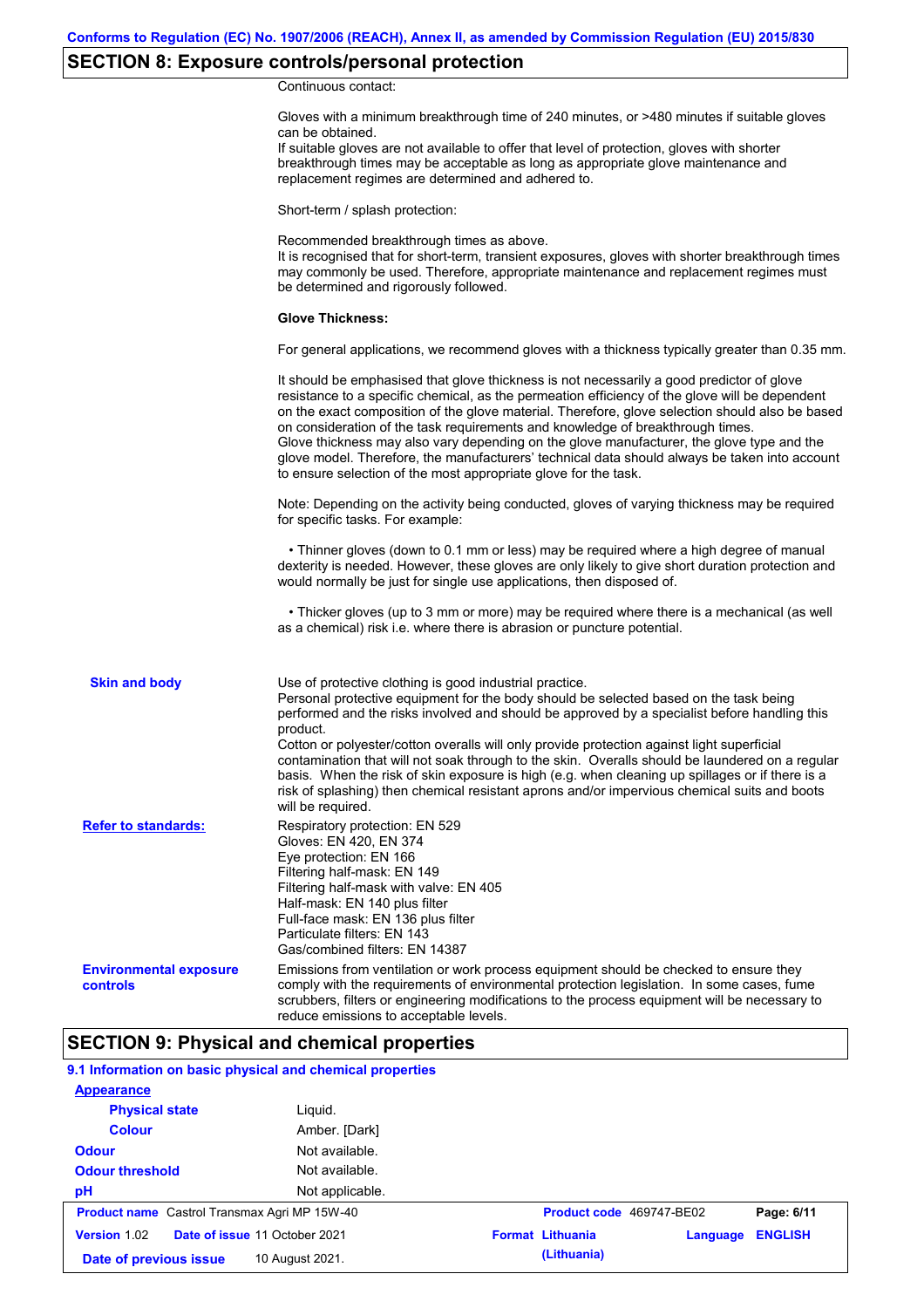# **SECTION 9: Physical and chemical properties**

| <b>Melting point/freezing point</b>                    | Not available.                                                                                                         |
|--------------------------------------------------------|------------------------------------------------------------------------------------------------------------------------|
| Initial boiling point and boiling<br>range             | Not available.                                                                                                         |
| <b>Pour point</b>                                      | -45 $^{\circ}$ C                                                                                                       |
| <b>Flash point</b>                                     | Open cup: >200°C (>392°F) [Cleveland.]                                                                                 |
| <b>Evaporation rate</b>                                | Not available.                                                                                                         |
| <b>Flammability (solid, gas)</b>                       | Not available.                                                                                                         |
| <b>Upper/lower flammability or</b><br>explosive limits | Not available.                                                                                                         |
| <b>Vapour pressure</b>                                 | Not available.                                                                                                         |
| <b>Vapour density</b>                                  | Not available.                                                                                                         |
| <b>Relative density</b>                                | Not available.                                                                                                         |
| <b>Density</b>                                         | $<$ 1000 kg/m <sup>3</sup> (<1 g/cm <sup>3</sup> ) at 15 <sup>°</sup> C                                                |
| <b>Solubility(ies)</b>                                 | insoluble in water.                                                                                                    |
| <b>Partition coefficient: n-octanol/</b><br>water      | Not available.                                                                                                         |
| <b>Auto-ignition temperature</b>                       | Not available.                                                                                                         |
| <b>Decomposition temperature</b>                       | Not available.                                                                                                         |
| <b>Viscosity</b>                                       | Kinematic: 95 mm <sup>2</sup> /s (95 cSt) at 40 $^{\circ}$ C<br>Kinematic: 13.3 mm <sup>2</sup> /s (13.3 cSt) at 100°C |
| <b>Explosive properties</b>                            | Not available.                                                                                                         |
| <b>Oxidising properties</b>                            | Not available.                                                                                                         |

### **9.2 Other information**

No additional information.

## **SECTION 10: Stability and reactivity**

| <b>10.1 Reactivity</b>                            | No specific test data available for this product. Refer to Conditions to avoid and Incompatible<br>materials for additional information.                                |
|---------------------------------------------------|-------------------------------------------------------------------------------------------------------------------------------------------------------------------------|
| <b>10.2 Chemical stability</b>                    | The product is stable.                                                                                                                                                  |
| <b>10.3 Possibility of</b><br>hazardous reactions | Under normal conditions of storage and use, hazardous reactions will not occur.<br>Under normal conditions of storage and use, hazardous polymerisation will not occur. |
| <b>10.4 Conditions to avoid</b>                   | Avoid all possible sources of ignition (spark or flame).                                                                                                                |
| 10.5 Incompatible materials                       | Reactive or incompatible with the following materials: oxidising materials.                                                                                             |
| <b>10.6 Hazardous</b><br>decomposition products   | Under normal conditions of storage and use, hazardous decomposition products should not be<br>produced.                                                                 |

# **SECTION 11: Toxicological information**

| 11.1 Information on toxicological effects            |                                                                                                                             |                                                               |                          |          |                |
|------------------------------------------------------|-----------------------------------------------------------------------------------------------------------------------------|---------------------------------------------------------------|--------------------------|----------|----------------|
| <b>Acute toxicity estimates</b>                      |                                                                                                                             |                                                               |                          |          |                |
| Not available.                                       |                                                                                                                             |                                                               |                          |          |                |
| <b>Information on likely</b><br>routes of exposure   | Routes of entry anticipated: Dermal, Inhalation.                                                                            |                                                               |                          |          |                |
| <b>Potential acute health effects</b>                |                                                                                                                             |                                                               |                          |          |                |
| <b>Inhalation</b>                                    | Vapour inhalation under ambient conditions is not normally a problem due to low vapour<br>pressure.                         |                                                               |                          |          |                |
| <b>Ingestion</b>                                     | No known significant effects or critical hazards.                                                                           |                                                               |                          |          |                |
| <b>Skin contact</b>                                  |                                                                                                                             | Defatting to the skin. May cause skin dryness and irritation. |                          |          |                |
| Eye contact                                          | Not classified as an eye irritant. Based on data available for this or related materials.                                   |                                                               |                          |          |                |
|                                                      | Symptoms related to the physical, chemical and toxicological characteristics                                                |                                                               |                          |          |                |
| <b>Inhalation</b>                                    | May be harmful by inhalation if exposure to vapour, mists or fumes resulting from thermal<br>decomposition products occurs. |                                                               |                          |          |                |
| <b>Ingestion</b>                                     | No specific data.                                                                                                           |                                                               |                          |          |                |
| <b>Product name</b> Castrol Transmax Agri MP 15W-40  |                                                                                                                             |                                                               | Product code 469747-BE02 |          | Page: 7/11     |
| Date of issue 11 October 2021<br><b>Version 1.02</b> |                                                                                                                             |                                                               | <b>Format Lithuania</b>  | Language | <b>ENGLISH</b> |
| Date of previous issue                               | 10 August 2021.                                                                                                             |                                                               | (Lithuania)              |          |                |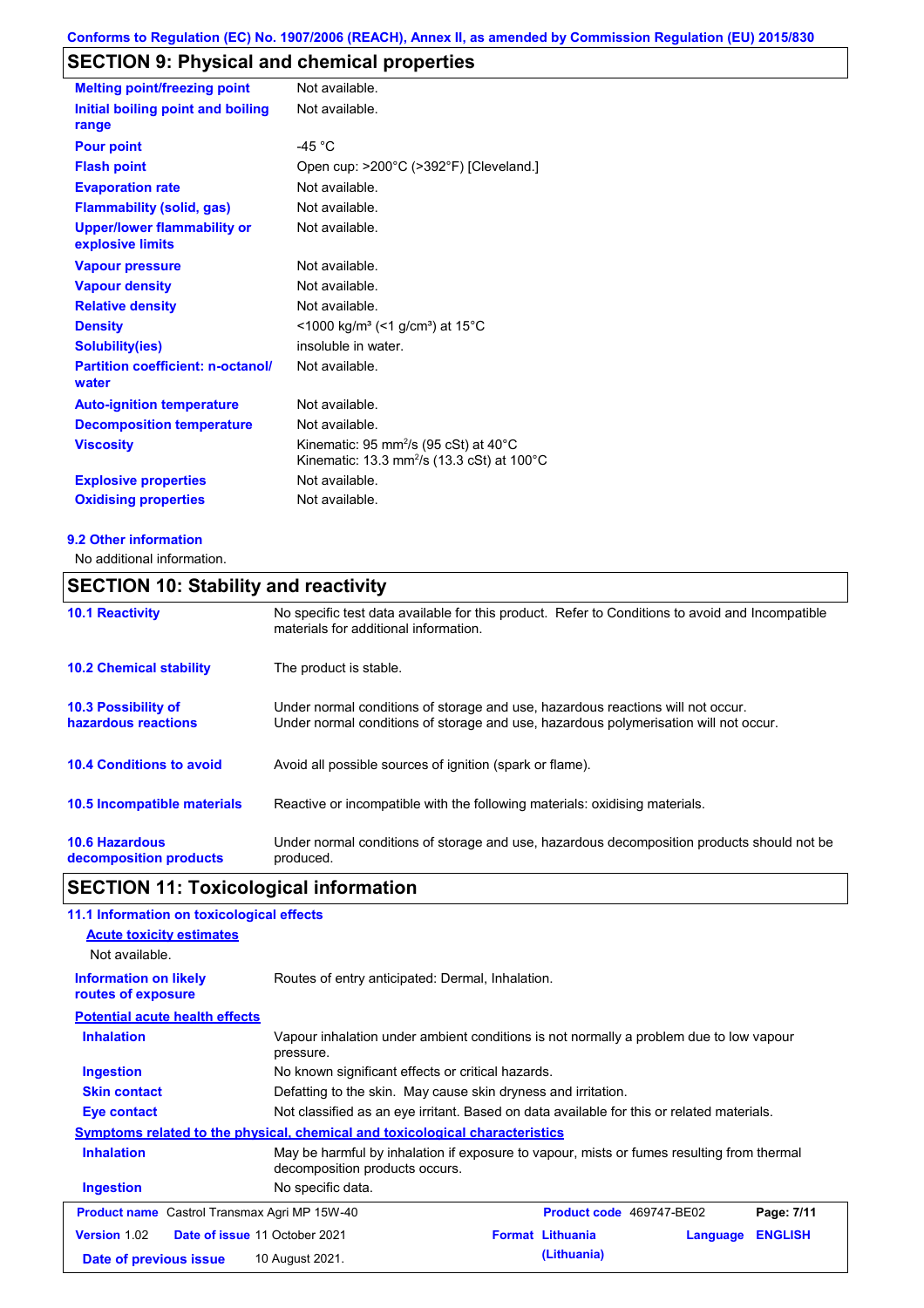## **SECTION 11: Toxicological information**

| Adverse symptoms may include the following:<br>irritation                                                                                                                                                                                                                                                                                                                                                |
|----------------------------------------------------------------------------------------------------------------------------------------------------------------------------------------------------------------------------------------------------------------------------------------------------------------------------------------------------------------------------------------------------------|
| dryness                                                                                                                                                                                                                                                                                                                                                                                                  |
| cracking                                                                                                                                                                                                                                                                                                                                                                                                 |
| No specific data.                                                                                                                                                                                                                                                                                                                                                                                        |
| Delayed and immediate effects as well as chronic effects from short and long-term exposure                                                                                                                                                                                                                                                                                                               |
| Overexposure to the inhalation of airborne droplets or aerosols may cause irritation of the<br>respiratory tract.                                                                                                                                                                                                                                                                                        |
| Ingestion of large quantities may cause nausea and diarrhoea.                                                                                                                                                                                                                                                                                                                                            |
| Prolonged or repeated contact can defat the skin and lead to irritation and/or dermatitis.                                                                                                                                                                                                                                                                                                               |
| Potential risk of transient stinging or redness if accidental eye contact occurs.                                                                                                                                                                                                                                                                                                                        |
| <b>Potential chronic health effects</b>                                                                                                                                                                                                                                                                                                                                                                  |
| USED ENGINE OILS<br>Combustion products resulting from the operation of internal combustion engines contaminate<br>engine oils during use. Used engine oil may contain hazardous components which have the<br>potential to cause skin cancer. Frequent or prolonged contact with all types and makes of used<br>engine oil must therefore be avoided and a high standard of personal hygiene maintained. |
| No known significant effects or critical hazards.                                                                                                                                                                                                                                                                                                                                                        |
| No known significant effects or critical hazards.                                                                                                                                                                                                                                                                                                                                                        |
| No known significant effects or critical hazards.                                                                                                                                                                                                                                                                                                                                                        |
| No known significant effects or critical hazards.                                                                                                                                                                                                                                                                                                                                                        |
|                                                                                                                                                                                                                                                                                                                                                                                                          |

## **SECTION 12: Ecological information**

### **12.1 Toxicity**

**Environmental hazards** Not classified as dangerous

### **12.2 Persistence and degradability**

Expected to be biodegradable.

#### **12.3 Bioaccumulative potential**

This product is not expected to bioaccumulate through food chains in the environment.

| <b>12.4 Mobility in soil</b>                            |                                                                      |
|---------------------------------------------------------|----------------------------------------------------------------------|
| <b>Soil/water partition</b><br><b>coefficient (Koc)</b> | Not available.                                                       |
| <b>Mobility</b>                                         | Spillages may penetrate the soil causing ground water contamination. |

### **12.5 Results of PBT and vPvB assessment**

Product does not meet the criteria for PBT or vPvB according to Regulation (EC) No. 1907/2006, Annex XIII.

| 12.6 Other adverse effects          |                                                                                                                           |
|-------------------------------------|---------------------------------------------------------------------------------------------------------------------------|
| <b>Other ecological information</b> | Spills may form a film on water surfaces causing physical damage to organisms. Oxygen<br>transfer could also be impaired. |

### **SECTION 13: Disposal considerations**

### **13.1 Waste treatment methods**

### **Product**

**Methods of disposal**

Where possible, arrange for product to be recycled. Dispose of via an authorised person/

### **Hazardous waste** Yes.

licensed waste disposal contractor in accordance with local regulations.

### **European waste catalogue (EWC)**

| Waste code | <b>Waste designation</b>                                        |
|------------|-----------------------------------------------------------------|
| 13 02 05*  | mineral-based non-chlorinated engine, gear and lubricating oils |
| 13 01 10*  | Imineral based non-chlorinated hydraulic oils                   |

However, deviation from the intended use and/or the presence of any potential contaminants may require an alternative waste disposal code to be assigned by the end user.

### **Packaging**

| <b>Methods of disposal</b> | licensed waste disposal contractor in accordance with local regulations. | Where possible, arrange for product to be recycled. Dispose of via an authorised person/ |
|----------------------------|--------------------------------------------------------------------------|------------------------------------------------------------------------------------------|

|                        | <b>Product name</b> Castrol Transmax Agri MP 15W-40 | <b>Product code</b> 469747-BE02 |                  | Page: 8/11 |
|------------------------|-----------------------------------------------------|---------------------------------|------------------|------------|
| <b>Version 1.02</b>    | <b>Date of issue 11 October 2021</b>                | <b>Format Lithuania</b>         | Language ENGLISH |            |
| Date of previous issue | 10 August 2021.                                     | (Lithuania)                     |                  |            |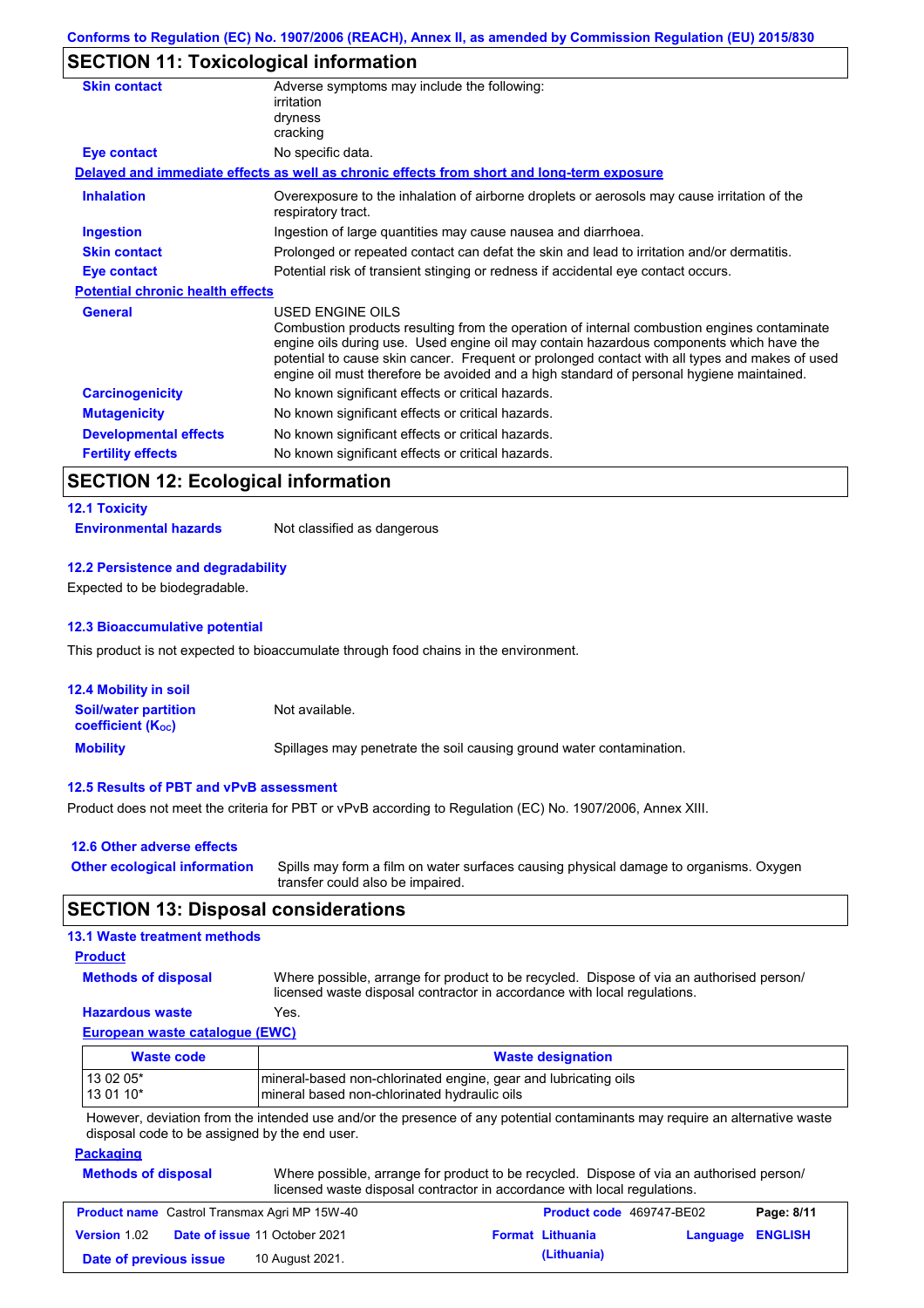## **SECTION 13: Disposal considerations**

| <b>Special precautions</b> |
|----------------------------|
|----------------------------|

This material and its container must be disposed of in a safe way. Care should be taken when handling emptied containers that have not been cleaned or rinsed out. Empty containers or liners may retain some product residues. Empty containers represent a fire hazard as they may contain flammable product residues and vapour. Never weld, solder or braze empty containers. Avoid dispersal of spilt material and runoff and contact with soil, waterways, drains and sewers. **References** Commission 2014/955/EU Directive 2008/98/EC

### **SECTION 14: Transport information**

|                                           | <b>ADR/RID</b> | <b>ADN</b>     | <b>IMDG</b>    | <b>IATA</b>    |
|-------------------------------------------|----------------|----------------|----------------|----------------|
| 14.1 UN number                            | Not regulated. | Not regulated. | Not regulated. | Not regulated. |
| 14.2 UN proper<br>shipping name           |                |                |                |                |
| <b>14.3 Transport</b><br>hazard class(es) |                |                |                |                |
| <b>14.4 Packing</b><br>group              |                |                |                |                |
| 14.5<br><b>Environmental</b><br>hazards   | No.            | No.            | No.            | No.            |
| <b>Additional</b><br>information          |                |                |                |                |

**14.6 Special precautions for user** Not available.

**14.7 Transport in bulk according to IMO instruments** Not available.

## **SECTION 15: Regulatory information**

|                                                                                                                                                          | 15.1 Safety, health and environmental regulations/legislation specific for the substance or mixture                            |                          |          |                |
|----------------------------------------------------------------------------------------------------------------------------------------------------------|--------------------------------------------------------------------------------------------------------------------------------|--------------------------|----------|----------------|
| EU Regulation (EC) No. 1907/2006 (REACH)                                                                                                                 |                                                                                                                                |                          |          |                |
| Annex XIV - List of substances subject to authorisation                                                                                                  |                                                                                                                                |                          |          |                |
| <b>Annex XIV</b>                                                                                                                                         |                                                                                                                                |                          |          |                |
| None of the components are listed.                                                                                                                       |                                                                                                                                |                          |          |                |
| <b>Substances of very high concern</b>                                                                                                                   |                                                                                                                                |                          |          |                |
| None of the components are listed.                                                                                                                       |                                                                                                                                |                          |          |                |
| EU Regulation (EC) No. 1907/2006 (REACH)                                                                                                                 |                                                                                                                                |                          |          |                |
| <b>Annex XVII - Restrictions</b><br>on the manufacture.<br>placing on the market<br>and use of certain<br>dangerous substances,<br>mixtures and articles | Not applicable.                                                                                                                |                          |          |                |
| <b>Other regulations</b>                                                                                                                                 |                                                                                                                                |                          |          |                |
| <b>REACH Status</b>                                                                                                                                      | The company, as identified in Section 1, sells this product in the EU in compliance with the<br>current requirements of REACH. |                          |          |                |
| <b>United States inventory</b><br>(TSCA 8b)                                                                                                              | All components are active or exempted.                                                                                         |                          |          |                |
| <b>Australia inventory (AICS)</b>                                                                                                                        | All components are listed or exempted.                                                                                         |                          |          |                |
| <b>Canada inventory</b>                                                                                                                                  | All components are listed or exempted.                                                                                         |                          |          |                |
| <b>China inventory (IECSC)</b>                                                                                                                           | All components are listed or exempted.                                                                                         |                          |          |                |
| <b>Japan inventory (ENCS)</b>                                                                                                                            | All components are listed or exempted.                                                                                         |                          |          |                |
| <b>Korea inventory (KECI)</b>                                                                                                                            | All components are listed or exempted.                                                                                         |                          |          |                |
| Product name Castrol Transmax Agri MP 15W-40                                                                                                             |                                                                                                                                | Product code 469747-BE02 |          | Page: 9/11     |
| <b>Version 1.02</b>                                                                                                                                      | Date of issue 11 October 2021                                                                                                  | <b>Format Lithuania</b>  | Language | <b>ENGLISH</b> |

**Date of previous issue 10 August 2021. (Lithuania) (Lithuania)**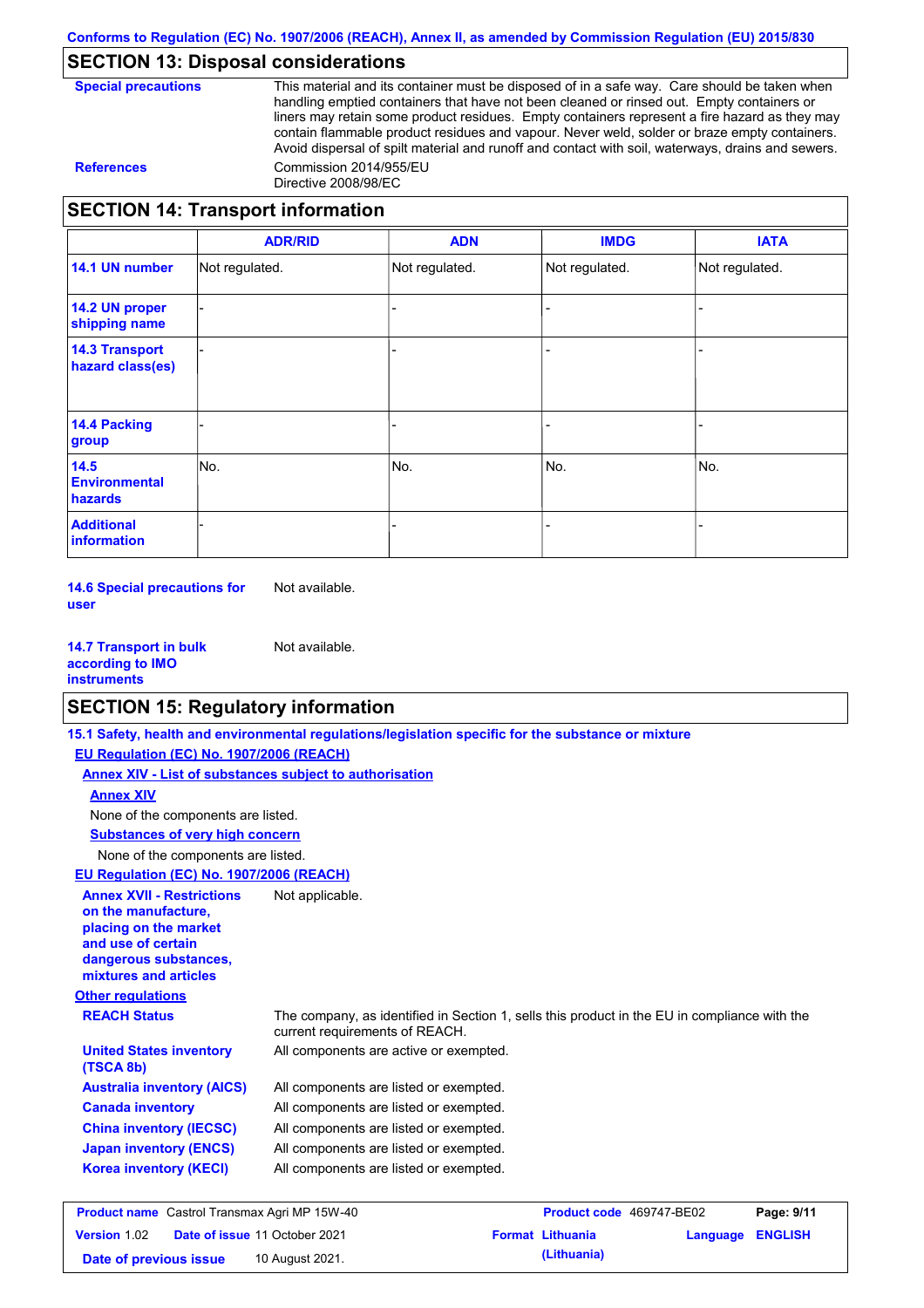# **SECTION 15: Regulatory information**

| <b>Philippines inventory</b><br>(PICCS)                         | All components are listed or exempted. |
|-----------------------------------------------------------------|----------------------------------------|
| <b>Taiwan Chemical</b><br><b>Substances Inventory</b><br>(TCSI) | All components are listed or exempted. |
| Ozone depleting substances (1005/2009/EU)                       |                                        |
|                                                                 |                                        |
| Not listed.                                                     |                                        |
| Prior Informed Consent (PIC) (649/2012/EU)<br>Not listed.       |                                        |
| EU - Water framework directive - Priority substances            |                                        |
| None of the components are listed.                              |                                        |
| <b>Seveso Directive</b>                                         |                                        |
| This product is not controlled under the Seveso Directive.      |                                        |
|                                                                 |                                        |
|                                                                 |                                        |

| <b>15.2 Chemical safety</b> | A Chemical Safety Assessment has been carried out for one or more of the substances within  |  |
|-----------------------------|---------------------------------------------------------------------------------------------|--|
| assessment                  | this mixture. A Chemical Safety Assessment has not been carried out for the mixture itself. |  |

## **SECTION 16: Other information**

| <b>Abbreviations and acronyms</b>                   | ADN = European Provisions concerning the International Carriage of Dangerous Goods by                                                                                         |  |  |  |  |
|-----------------------------------------------------|-------------------------------------------------------------------------------------------------------------------------------------------------------------------------------|--|--|--|--|
|                                                     | Inland Waterway<br>ADR = The European Agreement concerning the International Carriage of Dangerous Goods by                                                                   |  |  |  |  |
|                                                     | Road                                                                                                                                                                          |  |  |  |  |
|                                                     | ATE = Acute Toxicity Estimate                                                                                                                                                 |  |  |  |  |
|                                                     | BCF = Bioconcentration Factor                                                                                                                                                 |  |  |  |  |
|                                                     | CAS = Chemical Abstracts Service                                                                                                                                              |  |  |  |  |
|                                                     | CLP = Classification, Labelling and Packaging Regulation [Regulation (EC) No. 1272/2008]                                                                                      |  |  |  |  |
|                                                     | CSA = Chemical Safety Assessment                                                                                                                                              |  |  |  |  |
|                                                     | CSR = Chemical Safety Report                                                                                                                                                  |  |  |  |  |
|                                                     | DMEL = Derived Minimal Effect Level                                                                                                                                           |  |  |  |  |
|                                                     | DNEL = Derived No Effect Level                                                                                                                                                |  |  |  |  |
|                                                     | EINECS = European Inventory of Existing Commercial chemical Substances                                                                                                        |  |  |  |  |
|                                                     | ES = Exposure Scenario                                                                                                                                                        |  |  |  |  |
|                                                     | EUH statement = CLP-specific Hazard statement                                                                                                                                 |  |  |  |  |
|                                                     | EWC = European Waste Catalogue                                                                                                                                                |  |  |  |  |
|                                                     | GHS = Globally Harmonized System of Classification and Labelling of Chemicals                                                                                                 |  |  |  |  |
|                                                     | IATA = International Air Transport Association                                                                                                                                |  |  |  |  |
|                                                     | IBC = Intermediate Bulk Container                                                                                                                                             |  |  |  |  |
|                                                     | IMDG = International Maritime Dangerous Goods                                                                                                                                 |  |  |  |  |
|                                                     | LogPow = logarithm of the octanol/water partition coefficient                                                                                                                 |  |  |  |  |
|                                                     | MARPOL = International Convention for the Prevention of Pollution From Ships, 1973 as                                                                                         |  |  |  |  |
|                                                     | modified by the Protocol of 1978. ("Marpol" = marine pollution)                                                                                                               |  |  |  |  |
|                                                     | OECD = Organisation for Economic Co-operation and Development                                                                                                                 |  |  |  |  |
|                                                     | PBT = Persistent, Bioaccumulative and Toxic                                                                                                                                   |  |  |  |  |
|                                                     | <b>PNEC = Predicted No Effect Concentration</b>                                                                                                                               |  |  |  |  |
|                                                     | REACH = Registration, Evaluation, Authorisation and Restriction of Chemicals Regulation                                                                                       |  |  |  |  |
|                                                     | [Regulation (EC) No. 1907/2006]                                                                                                                                               |  |  |  |  |
|                                                     | RID = The Regulations concerning the International Carriage of Dangerous Goods by Rail                                                                                        |  |  |  |  |
|                                                     | <b>RRN = REACH Registration Number</b>                                                                                                                                        |  |  |  |  |
|                                                     | SADT = Self-Accelerating Decomposition Temperature                                                                                                                            |  |  |  |  |
|                                                     | SVHC = Substances of Very High Concern                                                                                                                                        |  |  |  |  |
|                                                     | STOT-RE = Specific Target Organ Toxicity - Repeated Exposure                                                                                                                  |  |  |  |  |
|                                                     | STOT-SE = Specific Target Organ Toxicity - Single Exposure                                                                                                                    |  |  |  |  |
|                                                     | TWA = Time weighted average                                                                                                                                                   |  |  |  |  |
|                                                     | $UN = United Nations$                                                                                                                                                         |  |  |  |  |
|                                                     | $UVCB = Complex\;hydrocarbon\; substance$                                                                                                                                     |  |  |  |  |
|                                                     | VOC = Volatile Organic Compound<br>vPvB = Very Persistent and Very Bioaccumulative                                                                                            |  |  |  |  |
|                                                     |                                                                                                                                                                               |  |  |  |  |
|                                                     | Varies = may contain one or more of the following 64741-88-4 / RRN 01-2119488706-23,<br>64741-89-5 / RRN 01-2119487067-30, 64741-95-3 / RRN 01-2119487081-40, 64741-96-4/ RRN |  |  |  |  |
|                                                     | 01-2119483621-38, 64742-01-4 / RRN 01-2119488707-21, 64742-44-5 / RRN                                                                                                         |  |  |  |  |
|                                                     | 01-2119985177-24, 64742-45-6, 64742-52-5 / RRN 01-2119467170-45, 64742-53-6 / RRN                                                                                             |  |  |  |  |
|                                                     | 01-2119480375-34, 64742-54-7 / RRN 01-2119484627-25, 64742-55-8 / RRN                                                                                                         |  |  |  |  |
|                                                     | 01-2119487077-29, 64742-56-9 / RRN 01-2119480132-48, 64742-57-0 / RRN                                                                                                         |  |  |  |  |
|                                                     | 01-2119489287-22, 64742-58-1, 64742-62-7 / RRN 01-2119480472-38, 64742-63-8,                                                                                                  |  |  |  |  |
|                                                     | 64742-65-0 / RRN 01-2119471299-27, 64742-70-7 / RRN 01-2119487080-42, 72623-85-9 /                                                                                            |  |  |  |  |
|                                                     |                                                                                                                                                                               |  |  |  |  |
| <b>Product name</b> Castrol Transmax Agri MP 15W-40 | Product code 469747-BE02<br>Page: 10/11                                                                                                                                       |  |  |  |  |
|                                                     |                                                                                                                                                                               |  |  |  |  |

| <b>Version 1.02</b>    | <b>Date of issue 11 October 2021</b> | <b>Format Lithuania</b> | <b>Language ENGLISH</b> |
|------------------------|--------------------------------------|-------------------------|-------------------------|
| Date of previous issue | 10 August 2021.                      | (Lithuania)             |                         |